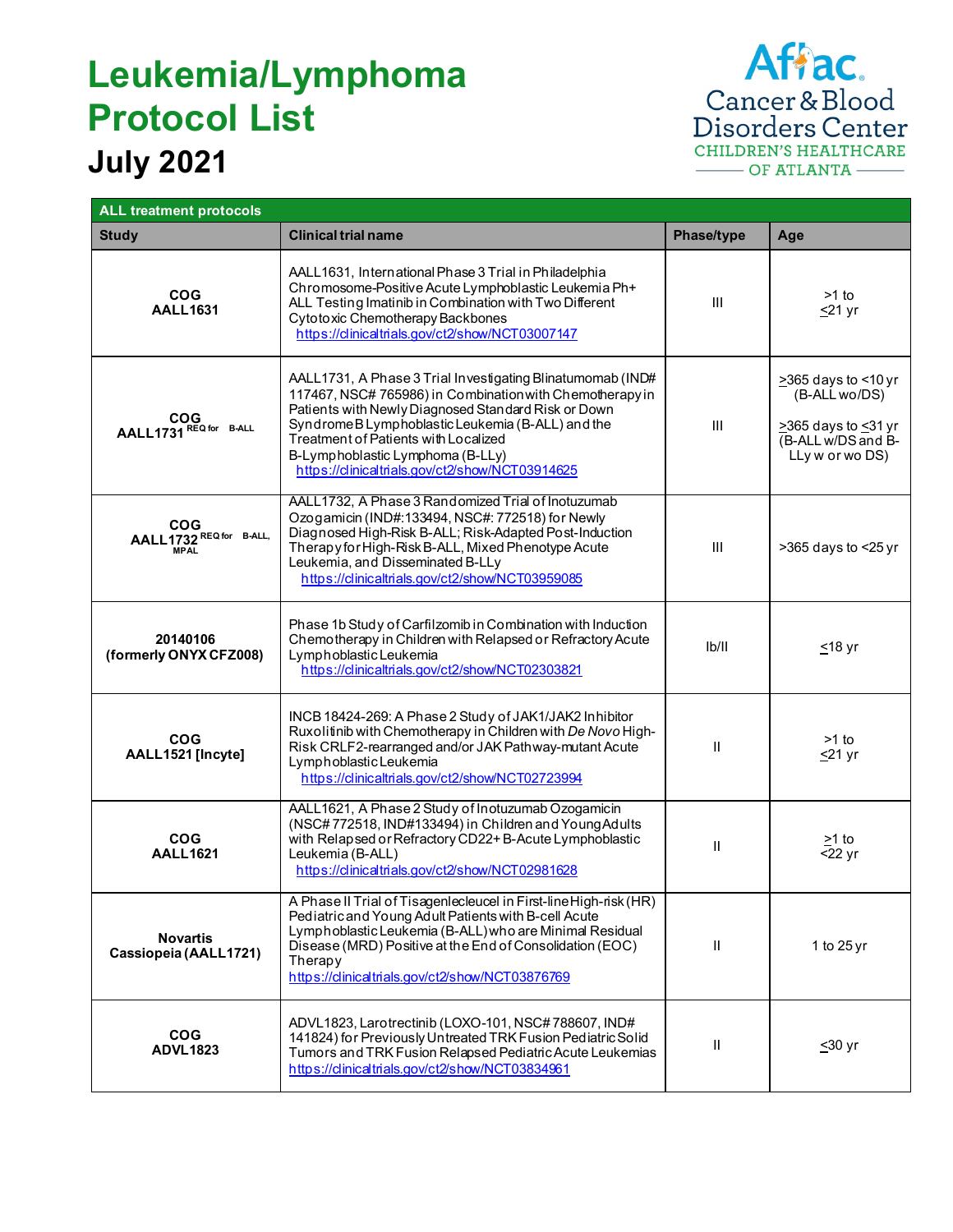| <b>JNJ Daratumumab</b>                                          | An Open-label, Multicenter, Phase 2 Study Evaluating the<br>Efficacy and Safety of Daratumumab in Pediatric and Young<br>Adult Subjects ≥1 and ≤30 Years of Age With Relapsed/<br>Refractory Precursor B-cell or T-cell Acute Lymphoblastic<br>Leukemia or Lymphoblastic Lymphoma<br>https://clinicaltrials.gov/ct2/show/NCT03384654 | $\mathbf{I}$        | $\geq$ 1 to<br>$\overline{\leq}30$ yr                    |  |
|-----------------------------------------------------------------|--------------------------------------------------------------------------------------------------------------------------------------------------------------------------------------------------------------------------------------------------------------------------------------------------------------------------------------|---------------------|----------------------------------------------------------|--|
| <b>Novartis CART</b><br><b>ELIANA</b>                           | Protocol CCTL019B2202: A Phase II, Single Arm, Multicenter<br>Trial to Determine the Efficacy and Safety of CTL019 in<br>Pediatric Patients with Relapsed and Refractory B-cell Acute<br>Lymphoblastic Leukemia<br>https://clinicaltrials.gov/ct2/show/NCT02435849                                                                   | $\mathbf{II}$       | $\geq$ 3 to $\leq$ 21 yr                                 |  |
| <b>Novartis CART FU</b>                                         | Protocol No.CCTL019A2205B: Long Term Follow-up of<br>Patients Exposed to Lentiviral-Based CD19 directed CART<br>Cell Therapy<br>https://clinicaltrials.gov/ct2/show/NCT02445222                                                                                                                                                      | <b>NA</b>           | any age (received<br>anti-CD19 directed<br>CART therapy) |  |
| <b>TACL</b><br>2012-002                                         | A Pilot Study of Vincristine Sulfate Liposome Injection<br>(Marqibo®) in Combination with UK ALL R3 Induction<br>Chemotherapy for Children, Adolescents, and Young Adults<br>with Relapse of Acute Lymphoblastic Leukemia<br>https://clinicaltrials.gov/ct2/show/NCT02879643                                                         | Pilot               | $\geq$ 1 to<br>$\leq$ 21 yr                              |  |
| TACL 2017-002                                                   | A TACL Phase 1/2 Study of PO Ixazomib in Combination with<br>Chemotherapy for Childhood Relapsed or Refractory Acute<br>Lymphoblastic Leukemia and Lymphoblastic<br>Lymphoma<br>https://dinicaltrials.gov/ct2/show/NCT03817320                                                                                                       | 1/11                | $\leq$ 21 yr                                             |  |
| AflacLL1602<br><b>ENCERT</b>                                    | ENCERT: A Phase 1 Trial using Everolimus in combination<br>with Nelarabine, Cyclophosphamide and Etoposide in<br>Relapsed T cell Lymphoblastic Leukemia/Lymphoma<br>https://clinicaltrials.gov/ct2/show/NCT03328104                                                                                                                  |                     | $>1$ to<br>$30$ yr                                       |  |
| <b>DFCI 18-328</b>                                              | Phase I Trial of Ribocidib in Combination with Everolimus and<br>Dexamethasone in Children and Young Adults with Relapsed<br>Acute Lymphoblastic Leukemia                                                                                                                                                                            | $\mathbf{I}$        | >12 mo to ≤30 yr                                         |  |
| ALL biology, supportive treatment and non-therapeutic protocols |                                                                                                                                                                                                                                                                                                                                      |                     |                                                          |  |
| <b>Study</b>                                                    | <b>Clinical trial name</b>                                                                                                                                                                                                                                                                                                           | Phase/type          | Age                                                      |  |
| AflacPM1702                                                     | Aflac Precision Medicine Program (APMP) Study                                                                                                                                                                                                                                                                                        | Non-<br>therapeutic | $30$ yr                                                  |  |
| <b>CCPS</b>                                                     | Childhood Cancer Predisposition Study (CCPS)<br>https://clinicaltrials.gov/ct2/show/NCT04511806                                                                                                                                                                                                                                      | Non-<br>therapeutic | <21 yr primary subj                                      |  |
| <b>NCICOVID</b>                                                 | NCI COVID-19 in Cancer Patients Study (NCCAPS):<br>A Longitudinal Natural History Study<br>https://dinicaltrials.gov/ct2/show/NCT04387656                                                                                                                                                                                            | Non-<br>therapeutic | Any age                                                  |  |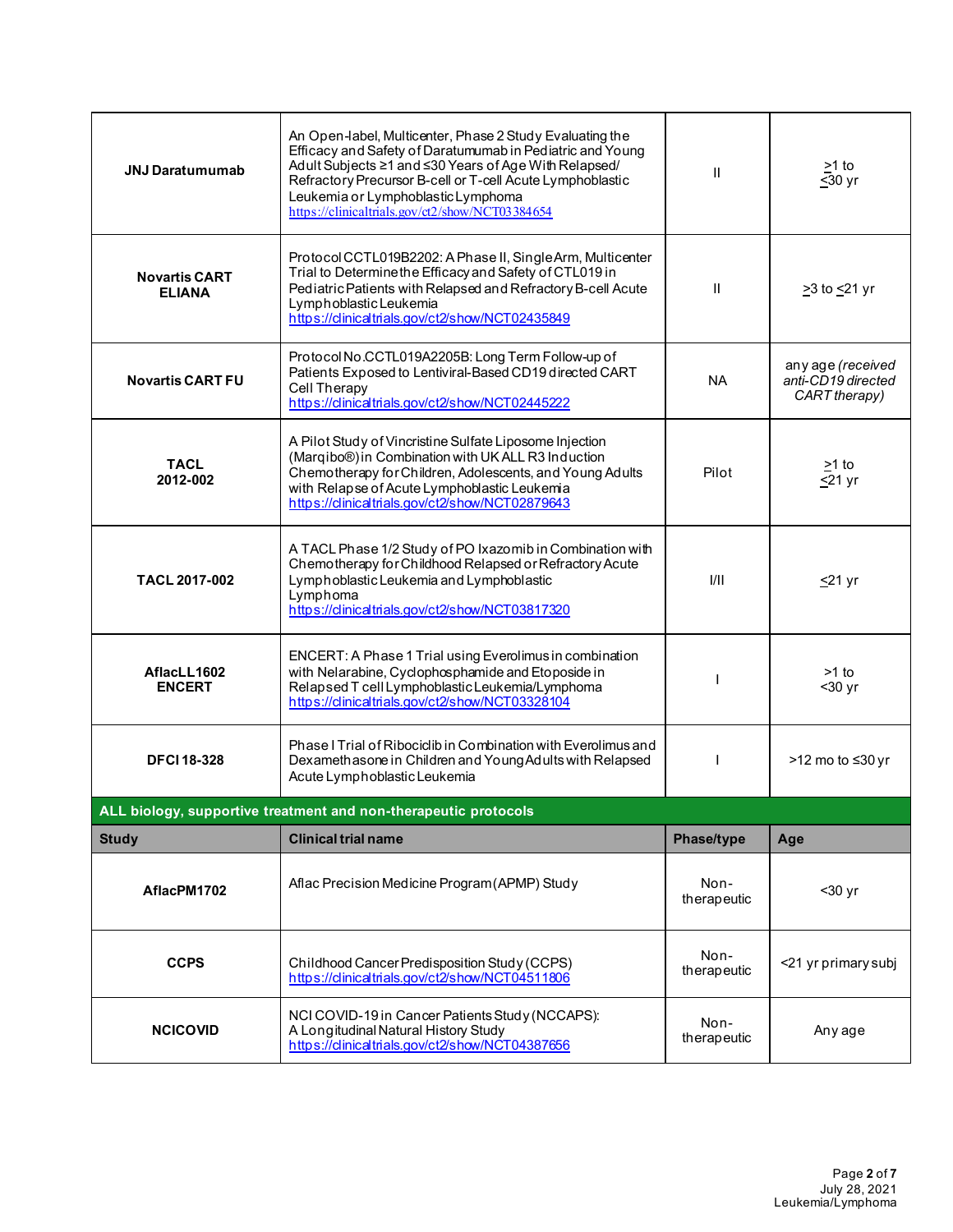| <b>COG</b><br>APEC14B1                     | APEC14B1: The Project: Everychild Protocol: A Registry,<br>Eligibility Screening, Biology and Outcome Study<br>https://clinicaltrials.gov/ct2/show/NCT02402244                                                                                                                                             | Non-<br>therapeutic | $\leq$ 25 yr             |
|--------------------------------------------|------------------------------------------------------------------------------------------------------------------------------------------------------------------------------------------------------------------------------------------------------------------------------------------------------------|---------------------|--------------------------|
| <b>COG</b><br>ALTE03N1                     | Key Adverse Events after Childhood Cancer (cardiac, stroke,<br>secondary malig)/closed to AVN patients as of 11-26-08<br>https://dinicaltrials.gov/ct2/show/NCT00082745                                                                                                                                    | Non-<br>therapeutic | <u>≤</u> 21 yr at dx     |
| <b>COG</b><br>ALTE05N1                     | Umbrella Long-Term Follow-Up Protocol<br>https://clinicaltrials.gov/ct2/show/NCT00736749                                                                                                                                                                                                                   | Non-<br>therapeutic | All ages                 |
| <b>COG</b><br>ALTE07C1                     | ALTE07C1, Neuropsychological, Social, Emotional and<br>Behavioral Outcomes in Children with Cancer<br>https://dinicaltrials.gov/ct2/show/NCT00772200                                                                                                                                                       | Non-<br>therapeutic | $3$ to $<$ 22 yr         |
| <b>COG</b><br><b>ALTE1631</b>              | ALTE1631, A Randomized Web-based Physical Activity<br>Intervention among Children and Adolescents with Acute<br>Lymphoblastic Leukemia<br>https://dinicaltrials.gov/ct2/show/NCT03223753                                                                                                                   | ΝA                  | $>8$ to<br>$≤16$ yr      |
| Telehealth Home-based<br><b>Transition</b> | Development and Pilot of a Telehealth Home-based Transition<br>Intervention for Pediatric and Young Adults with Cancer                                                                                                                                                                                     | Non-<br>therapeutic | $\leq$ 29 yr             |
| <b>AML treatment protocols</b>             |                                                                                                                                                                                                                                                                                                            |                     |                          |
| <b>Study</b>                               | <b>Clinical trial name</b>                                                                                                                                                                                                                                                                                 | Phase/type          | Age                      |
|                                            |                                                                                                                                                                                                                                                                                                            |                     |                          |
| Pfizer B1761031 Mylotarg                   | A Single Arm, Open-label, Phase 4 Study Evaluating QT<br>Interval, Pharmacokinetics, and Safety of Gemtuzumab<br>Ozogamicin (Mylotarg) as a Single-agent Regimen in Patients<br>with Relapsed or Refractory CD33-positive Acute Myeloid<br>Leukemia<br>https://clinicaltrials.gov/ct2/show/NCT03727750     | IV                  | $>12$ yr                 |
| <b>COG</b><br><b>AAML1531</b>              | Risk-stratified Therapy for Acute Myeloid Leukemia in Down<br>Svndrome<br>https://dinicaltrials.gov/ct2/show/NCT02521493                                                                                                                                                                                   | III                 | >90 days to <4 yr        |
| AAML1831REQ                                | AAML1831, A Phase 3 Randomized Trial for Patients with de<br>novo AML Comparing Standard Therapy Including<br>Gemtuzumab Ozogamicin (GO) to CPX-351 with GO, and the<br>Addition of the FLT3 Inhibitor Gilteritinib for Patients with FLT3<br>Mutations<br>https://clinicaltrials.gov/ct2/show/NCT04293562 | III                 | $22$ yr                  |
| <b>COG</b><br><b>ADVL1521</b>              | ADVL1521: A Phase 2 Study of the MEK Inhibitor Trametinib<br>(IND #119346, NSC#763093) in Children with Relapsed or<br>Refractory Juvenile Myelomonocytic Leukemia<br>https://clinicaltrials.gov/ct2/show/NCT03190915                                                                                      | Ш                   | $\geq$ 2 to<br>$<$ 22 yr |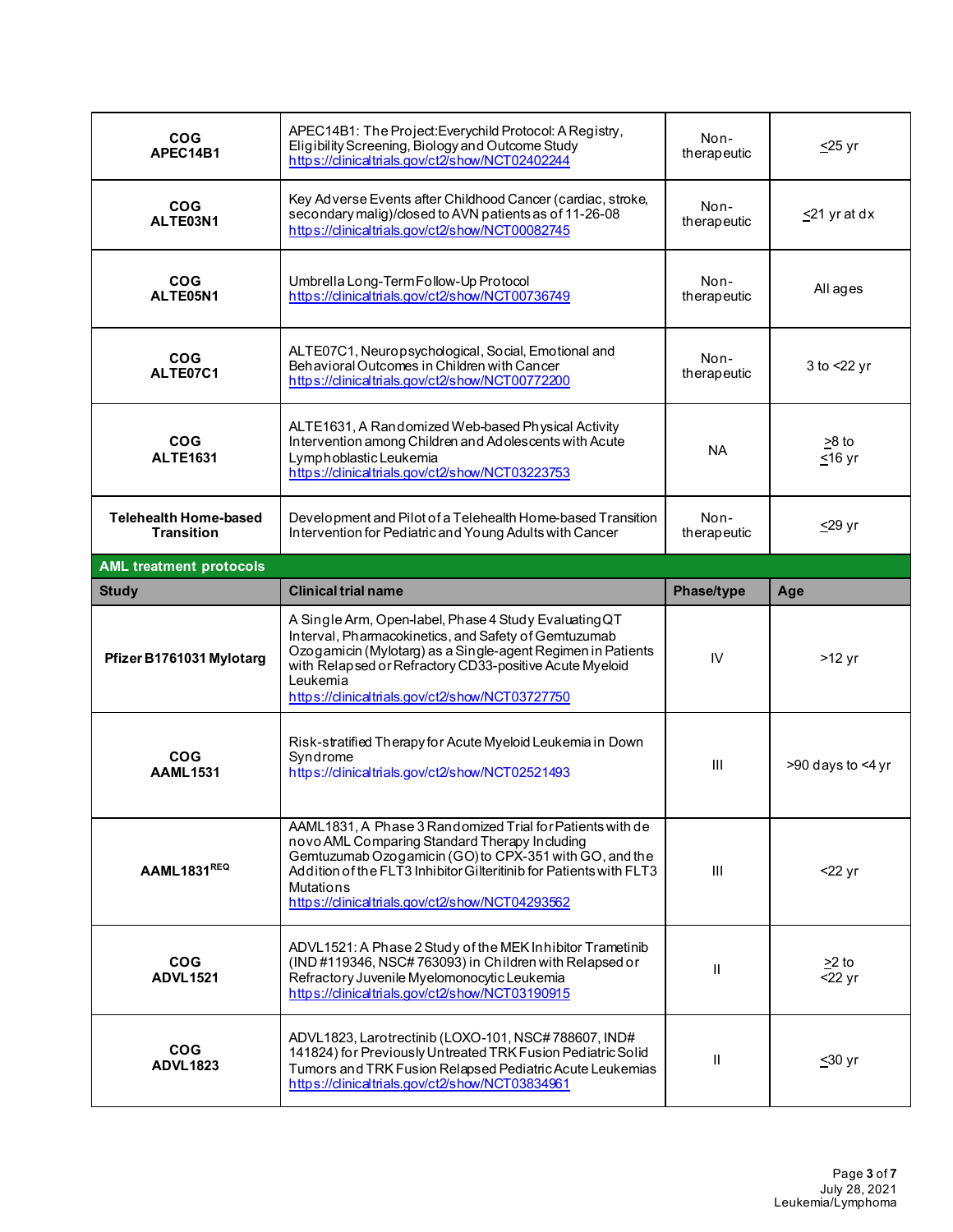| AC220-A-U202<br>(ADVL1822)                        | A Phase 1/2, Multi-center, Dose-escalating Study to Evaluate<br>the Safety, Pharmacokinetics, Pharmaconynamics, and<br>Efficacy of Quizartinib Administered in Combination with Re-<br>induction Chemotherapy, and as a Single-agent Continuation<br>Therapy, in Pediatric Relapsed/Refractory AML Subjects Aged<br>1 Month to <18 Years (and Young Adults Aged up to 21 Years)<br>with FLT3-ITD Mutations<br>https://clinicaltrials.gov/ct2/show/NCT03793478 | 1/11                | $\geq$ 1 mo to <21 yr               |
|---------------------------------------------------|---------------------------------------------------------------------------------------------------------------------------------------------------------------------------------------------------------------------------------------------------------------------------------------------------------------------------------------------------------------------------------------------------------------------------------------------------------------|---------------------|-------------------------------------|
| <b>TACL 2016-002</b>                              | TACL2016-002: A TACL Phase 1/2 Study of Nivolumab in<br>Combination with 5-azacytidine in pediatric patients with<br>relapsed/refractory acute myeloid leukemia (BMS reference<br>CA209-9JY)                                                                                                                                                                                                                                                                  | 1/11                | $>1$ to<br>≤30 yr                   |
| AAML18P1                                          | Stopping Tyrosine Kinase Inhibitors (TKI) to Assess<br>Treatment-Free Remission (TFR) in Pediatric Chronic Myeloid<br>Leukemia - Chronic Phase (CML-CP)<br>https://clinicaltrials.gov/ct2/show/NCT03817398                                                                                                                                                                                                                                                    | Pilot               | <18 yr at diag;<br><25 yr at enroll |
| <b>PEPN1812</b>                                   | PEPN1812: A Phase 1 Trial of the CD123 X CD3 Dual Affinity<br>Re-targeting Antibody Flotetuzumab (NSC#808294,<br>IND#145986) in Children, Adolescents, and Young Adults with<br>Relapsed or Refractory Acute Myeloid Leukemia<br>https://clinicaltrials.gov/ct2/show/NCT04158739                                                                                                                                                                              |                     | $<$ 21 yr                           |
|                                                   | AML biology, supportive treatment and non-therapeutic protocols                                                                                                                                                                                                                                                                                                                                                                                               |                     |                                     |
| <b>Study</b>                                      | <b>Clinical trial name</b>                                                                                                                                                                                                                                                                                                                                                                                                                                    | Phase/type          | Age                                 |
|                                                   |                                                                                                                                                                                                                                                                                                                                                                                                                                                               |                     |                                     |
| AflacPM1702                                       | Aflac Precision Medicine Program (APMP) Study                                                                                                                                                                                                                                                                                                                                                                                                                 | Non-<br>therapeutic | $30 yr$                             |
| <b>CCPS</b>                                       | Childhood Cancer Predisposition Study (CCPS)<br>https://clinicaltrials.gov/ct2/show/NCT04511806                                                                                                                                                                                                                                                                                                                                                               | Non-<br>therapeutic | <21 yr primary subj                 |
| <b>NCICOVID</b>                                   | NCI COVID-19 in Cancer Patients Study (NCCAPS):<br>A Longitudinal Natural History Study<br>https://clinicaltrials.gov/ct2/show/NCT04387656                                                                                                                                                                                                                                                                                                                    | Non-<br>therapeutic | Any age                             |
| <b>COG</b><br>ALTE05N1                            | Umbrella Long-Term Follow-Up Protocol<br>https://clinicaltrials.gov/ct2/show/NCT00736749                                                                                                                                                                                                                                                                                                                                                                      | Non-<br>therapeutic | All ages                            |
| <b>Arnold PCORI</b>                               | Home of Away from Home: Comparing Clinical Outcomes<br>Relevant to the Care of Pediatric Acute Myeloid Leukemia<br>during Periods of Neutropenia [Aim 3 closed to accrual; Aim 1<br>open]<br>https://clinicaltrials.gov/ct2/show/NCT02774850                                                                                                                                                                                                                  | Non-<br>therapeutic | Any age                             |
| <b>Telehealth Home-based</b><br><b>Transition</b> | Development and Pilot of a Telehealth Home-based Transition<br>Intervention for Pediatric and Young Adults with Cancer                                                                                                                                                                                                                                                                                                                                        | Non-<br>therapeutic | ≤29 yr                              |
| <b>NHL treatment protocols</b>                    |                                                                                                                                                                                                                                                                                                                                                                                                                                                               |                     |                                     |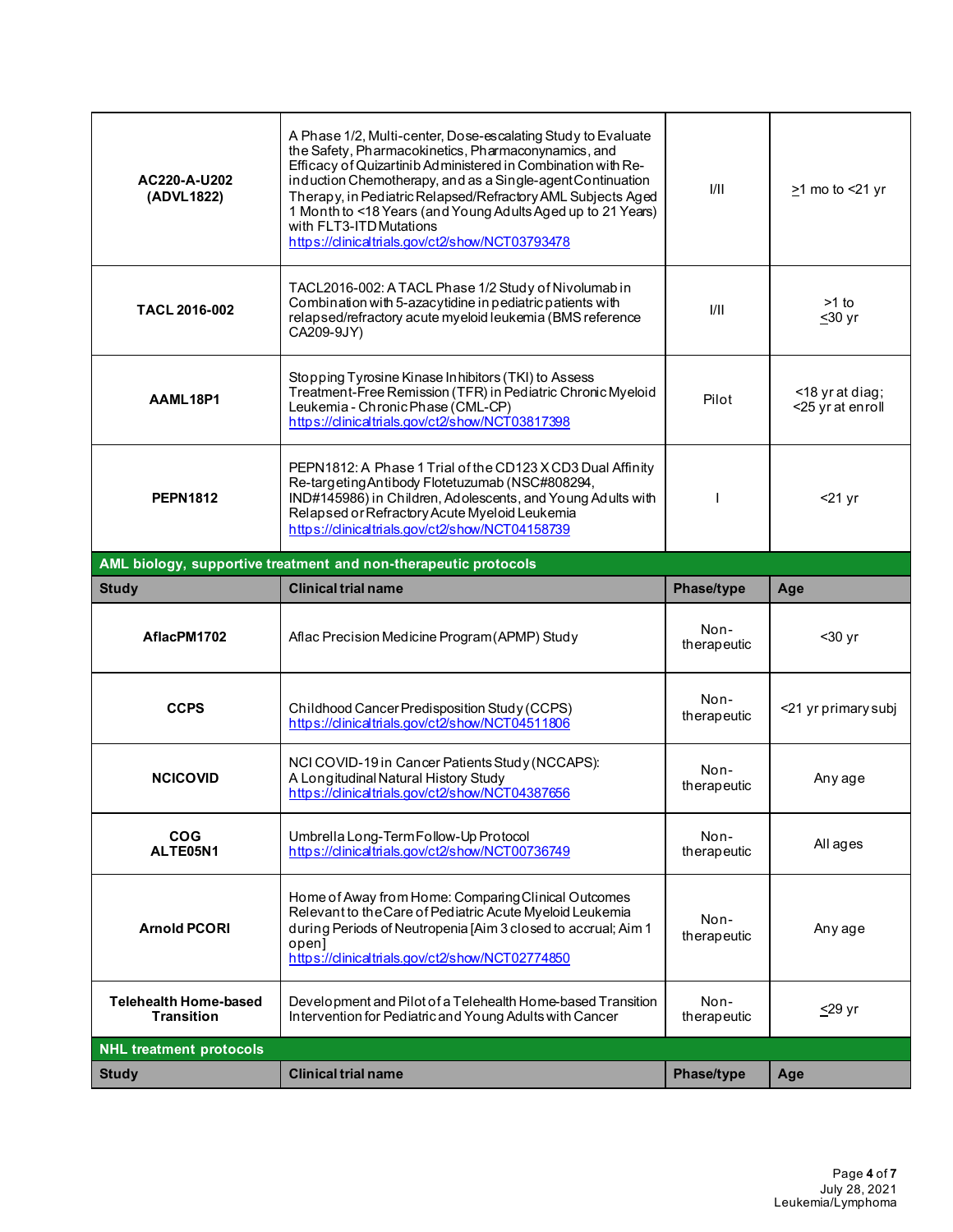| <b>COG</b><br>AALL1731 REQ for B-ALL | AALL1731, A Phase 3 Trial Investigating Blinatumomab (IND#<br>117467, NSC# 765986) in Combination with Chemotherapy in<br>Patients with Newly Diagnosed Standard Risk or Down<br>SyndromeBLymphoblasticLeukemia (B-ALL) and the<br>Treatment of Patients with Localized B-Lymphoblastic<br>Lymphoma (B-LLy)<br>https://clinicaltrials.gov/ct2/show/NCT03914625 | Ш              | $\geq$ 365 days to <10 yr<br>(B-ALL wo/DS)<br>>365 days to <31 yr<br>(B-ALL w/DS and B-<br>LLy w or wo DS) |
|--------------------------------------|----------------------------------------------------------------------------------------------------------------------------------------------------------------------------------------------------------------------------------------------------------------------------------------------------------------------------------------------------------------|----------------|------------------------------------------------------------------------------------------------------------|
| COG<br>AALL1732 REQ for B-ALL, MPAL  | AALL1732, A Phase 3 Randomized Trial of Inotuzumab<br>Ozogamicin (IND#:133494, NSC#: 772518) for Newly<br>Diagnosed High-Risk B-ALL; Risk-Adapted Post-Induction<br>Therapy for High-Risk B-ALL, Mixed Phenotype Acute<br>Leukemia, and Disseminated B-LLy<br>https://clinicaltrials.gov/ct2/show/NCT03959085                                                  | $\mathbf{III}$ | >365 days to <25 yr                                                                                        |
| <b>COG</b><br>ANHL12P1               | A Randomized Phase II Trial of Brentuximab Vedotin (SGN35,<br>NSC#749710), or Crizotinib (NSC#749005, commercially<br>labeled) in Combination with Chemotherapy for Newly<br>Diagnosed Patients with Anaplastic Large Cell Lymphoma<br>(ALCL) IND #117117<br>https://clinicaltrials.gov/ct2/show/NCT01979536                                                   | Ш              | $22$ yr                                                                                                    |
| <b>COG</b><br>APEC1621AREQ           | APEC1621A: NCI-COG Pediatric MATCH (Molecular Analysis<br>for Therapy Choice) - Phase 2 Subprotocol of LOXO-101<br>(Larotrectinib) in Patients with Tumors Harboring Actionable<br><b>NTRK Fusions</b><br>https://clinicaltrials.gov/ct2/show/NCT03213704                                                                                                      | Ш              | >12 mo to<br>$\leq$ 21 yr                                                                                  |
| <b>COG</b><br>APEC1621BREQ           | APEC1621B: NCI-COG Pediatric MATCH (Molecular Analysis<br>for Therapy Choice) - Phase 2 Subprotocol of<br>JNJ-42756493 (Erdafitinib) in Patients with Relapsed Pediatric<br>Solid Tumors Harboring FGFR1/2/3/4 Alterations<br>https://clinicaltrials.gov/ct2/show/NCT03210714                                                                                  | $\mathbf{I}$   | $\geq$ 12 mo to<br><u>&lt;</u> 21 yr                                                                       |
| <b>COG</b><br>APEC1621DREQ           | APEC1621D NCI-COG Pediatric MATCH (Molecular Analysis<br>for Therapy Choice) - Phase 2 Subprotocol of LY3023414 in<br>Patients with Solid Tumors<br>https://clinicaltrials.gov/ct2/show/NCT03213678                                                                                                                                                            | Ш              | $\geq$ 12 mo to $\leq$ 21 yr                                                                               |
| <b>COG</b><br>APEC1621FREQ           | APEC1621F NCI-COG Pediatric MATCH (Molecular Analysis<br>for Therapy Choice) - Phase 2 Subprotocol of Ensartinib in<br>Patients with Tumors Harboring ALK or ROS1 Genomic<br>Alterations<br>https://clinicaltrials.gov/ct2/show/NCT03213652                                                                                                                    | Ш              | $\geq$ 12 mo to $\leq$ 21 yr                                                                               |
| <b>COG</b><br>APEC1621GREQ           | APEC1621G NCI-COG Pediatric MATCH (Molecular Analysis<br>for Therapy Choice) - Phase 2 Subprotocol of Vemurafenib in<br>Patients with Tumors Harboring Actionable BRAF V600<br>Mutations<br>https://clinicaltrials.gov/ct2/show/NCT03220035                                                                                                                    | Ш              | $\geq$ 12 mo to $\leq$ 21 yr                                                                               |
| <b>COG</b><br>APEC1621HREQ           | APEC1621H NCI-COG Pediatric MATCH (Molecular Analysis<br>for Therapy Choice)-Phase 2 Subprotocol of Olaparib in<br>Patients with Tumors Harboring Defects in DNA Damage<br>Repair Genes<br>https://clinicaltrials.gov/ct2/show/NCT03233204                                                                                                                     | Ш              | $\geq$ 12 mo to $\leq$ 21 yr                                                                               |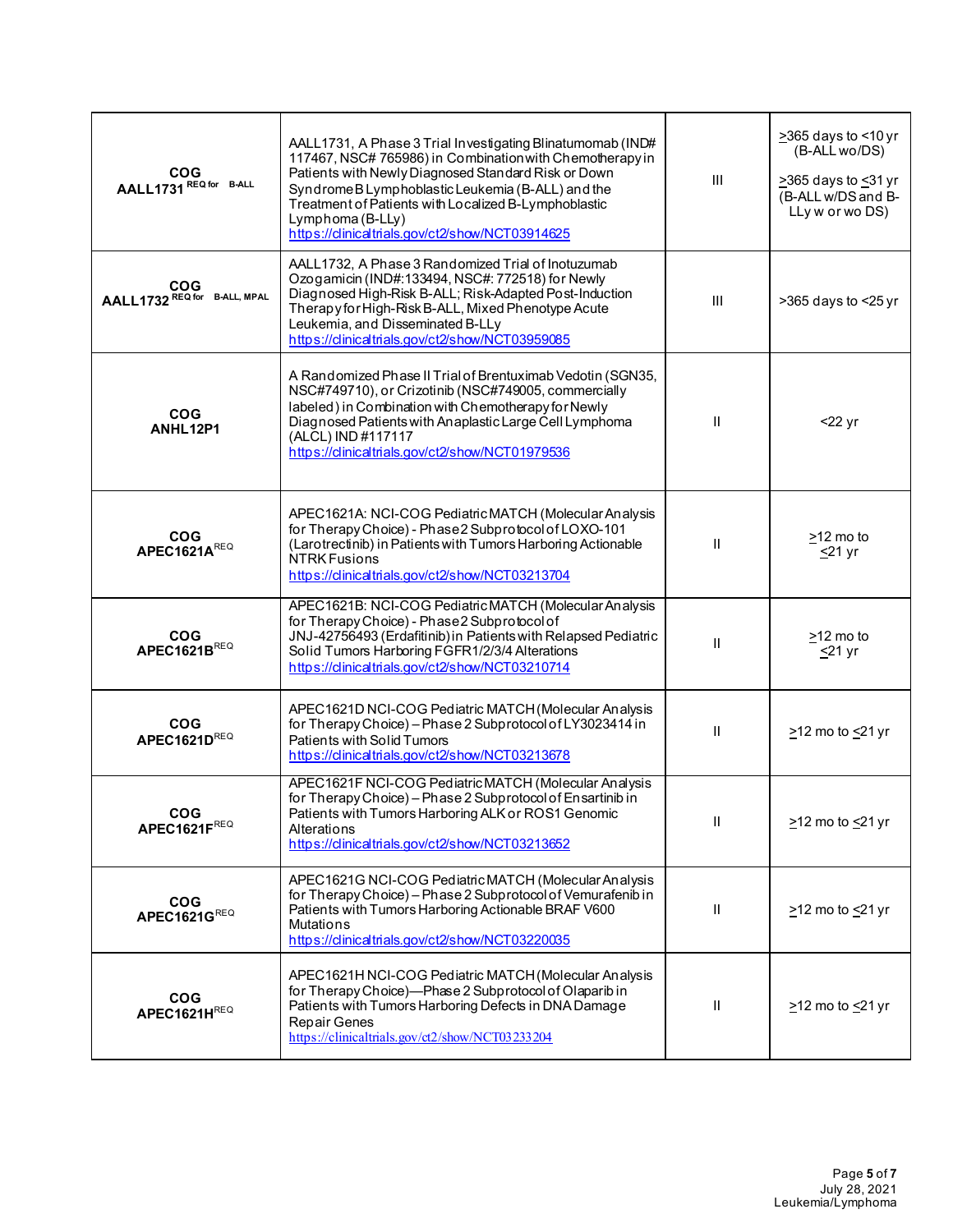| <b>COG</b><br>APEC16211REQ                        | APEC1621I NCI-COG Pediatric MATCH (Molecular Analysis<br>for Therapy Choice)-Phase 2 Subprotocol of Palbociclib in<br>Patients with Tumors Harboring Activating Alterations in Cell<br><b>Cycle Genes</b><br>https://clinicaltrials.gov/ct2/show/NCT03526250   | Ш                   | $\geq$ 12 mo to $\leq$ 21 yr |
|---------------------------------------------------|----------------------------------------------------------------------------------------------------------------------------------------------------------------------------------------------------------------------------------------------------------------|---------------------|------------------------------|
| <b>COG</b><br>APEC1621JREQ                        | APEC1621J NCI-COG Pediatric MATCH (Molecular Analysis<br>for Therapy Choice)-Phase 2 Subprotocol of BVD-523FB<br>(Ulixertinib) in Patients with Tumors Harboring Activating<br><b>MAPK Pathway Mutations</b><br>https://dinicaltrials.gov/ct2/show/NCT03698994 | Ш                   | $\geq$ 12 mo to $\leq$ 21 yr |
| <b>COG</b><br><b>ADVL1721</b>                     | A Non-randomized, Open-label, Multi-center, Phase I/II Study<br>of PI3K Inhibitor Copanlisib in Pediatric Patients with<br>Relapsed/Refractory Solid Tumors or Lymphoma<br>https://clinicaltrials.gov/ct2/show/NCT03458728                                     | 1/11                | $\geq$ 6 mo to $\leq$ 21 yr  |
| <b>COG</b><br><b>ADVL1414</b>                     | ADVL1414, A Phase 1 Study of Selinexor (KPT-330, IND#<br>125052), A Selective XPO1 In hibitor, in Recurrent and<br>Refractory Pediatric Solid Tumors, including CNS Tumors<br>https://clinicaltrials.gov/ct2/show/NCT02323880                                  |                     | $\geq$ 12 mo to $\leq$ 21 yr |
| <b>AbbVie</b><br>M13-833                          | A Phase 1 Study of the Safety and Pharmacokinetics of<br>Venetoclax in Pediatric and Young Adult Patients with<br>Relapsed or Refractory Malignancies<br>https://clinicaltrials.gov/ct2/show/NCT03236857                                                       |                     | $<$ 25 yr                    |
|                                                   | NHL biology, supportive treatment and non-therapeutic protocols                                                                                                                                                                                                |                     |                              |
| <b>Study</b>                                      | <b>Clinical trial name</b>                                                                                                                                                                                                                                     | Phase/type          | Age                          |
|                                                   |                                                                                                                                                                                                                                                                |                     |                              |
| AflacPM1702                                       | Aflac Precision Medicine Program (APMP) Study                                                                                                                                                                                                                  | Non-<br>therapeutic | $30 yr$                      |
| <b>CCPS</b>                                       | Childhood Cancer Predisposition Study (CCPS)<br>https://clinicaltrials.gov/ct2/show/NCT04511806                                                                                                                                                                | Non-<br>therapeutic | <21 yr primary subj          |
| <b>NCICOVID</b>                                   | NCI COVID-19 in Cancer Patients Study (NCCAPS):<br>A Longitudinal Natural History Study<br>https://dinicaltrials.gov/ct2/show/NCT04387656                                                                                                                      | Non-<br>therapeutic | Any age                      |
| <b>COG</b><br>ALTE03N1                            | Key Adverse Events after Childhood Cancer (cardiac, stroke,<br>secondary malig)/closed to AVN patients as of 11-26-08<br>https://clinicaltrials.gov/ct2/show/NCT00082745                                                                                       | Non-<br>therapeutic | $\leq$ 21 yr at dx           |
| <b>COG</b><br>ALTE05N1                            | Umbrella Long-Term Follow-Up Protocol<br>https://clinicaltrials.gov/ct2/show/NCT00736749                                                                                                                                                                       | Non-<br>therapeutic | All ages                     |
| <b>Telehealth Home-based</b><br><b>Transition</b> | Development and Pilot of a Telehealth Home-based Transition<br>Intervention for Pediatric and Young Adults with Cancer                                                                                                                                         | Non-<br>therapeutic | $\leq$ 29 yr                 |
| Hodgkin disease treatment protocols               |                                                                                                                                                                                                                                                                |                     |                              |
| <b>Study</b>                                      | <b>Clinical trial name</b>                                                                                                                                                                                                                                     | <b>Phase/type</b>   | Age                          |